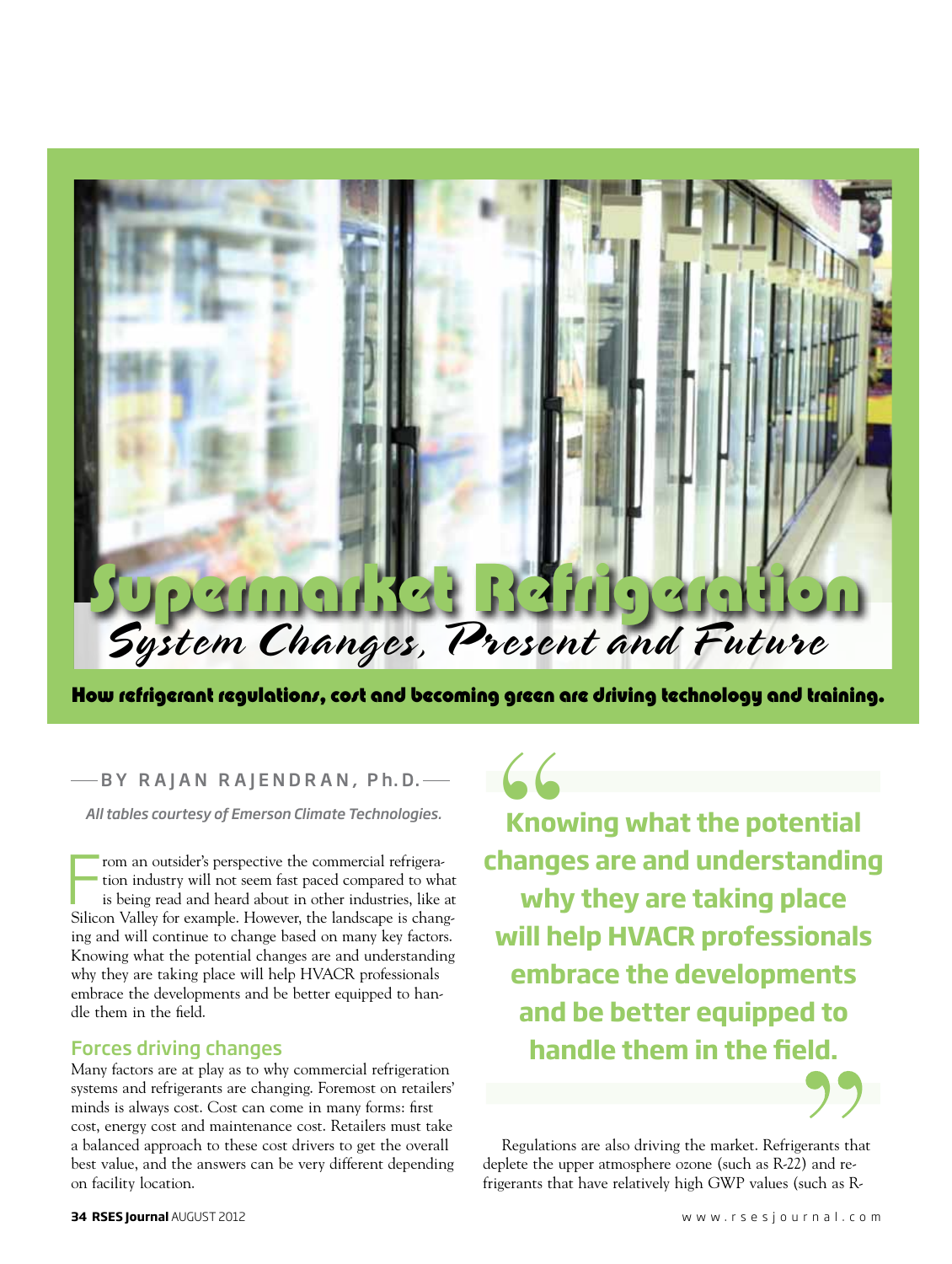| <b>REFRIGERANT OPTIONS</b> |  |
|----------------------------|--|
|                            |  |

| Refrigerant   | <b>Type</b>           | <b>GWP</b>              |
|---------------|-----------------------|-------------------------|
| $R-12$        | <b>CFC</b>            | 10,900                  |
| R-502         | <b>CFC</b>            | 4,700                   |
| $R-22$        | <b>HCFC</b>           | 1,810                   |
| R-134a        | <b>HFC</b>            | 1,430                   |
| <b>R-404A</b> | <b>HFC</b>            | 3,922                   |
| <b>R-407A</b> | <b>HFC</b>            | 2,107                   |
| <b>R-407C</b> | <b>HFC</b>            | 1,774                   |
| <b>R-410A</b> | <b>HFC</b>            | 2,088                   |
| <b>R-422A</b> | <b>HFC</b>            | 3,143                   |
| <b>R-422D</b> | <b>HFC</b>            | 2,729                   |
| $R-32$        | <b>HFC</b>            | 675                     |
| R-1234yf      | <b>HFO</b>            | $\overline{\mathbf{4}}$ |
| <b>HC-290</b> | Propane               | 20                      |
| R-717         | Ammonia               | 0                       |
| R-744         | <b>Carbon Dioxide</b> | 1                       |

404A with a GWP of 3,922) have and will be looked at by agencies like the EPA. In order to curtail usage, other regions in the world have already implemented tighter leak requirements and taxes on the use of certain classes of refrigerant gases that are detrimental to the environment. Regulations will also impact system efficiency levels. A/C systems have

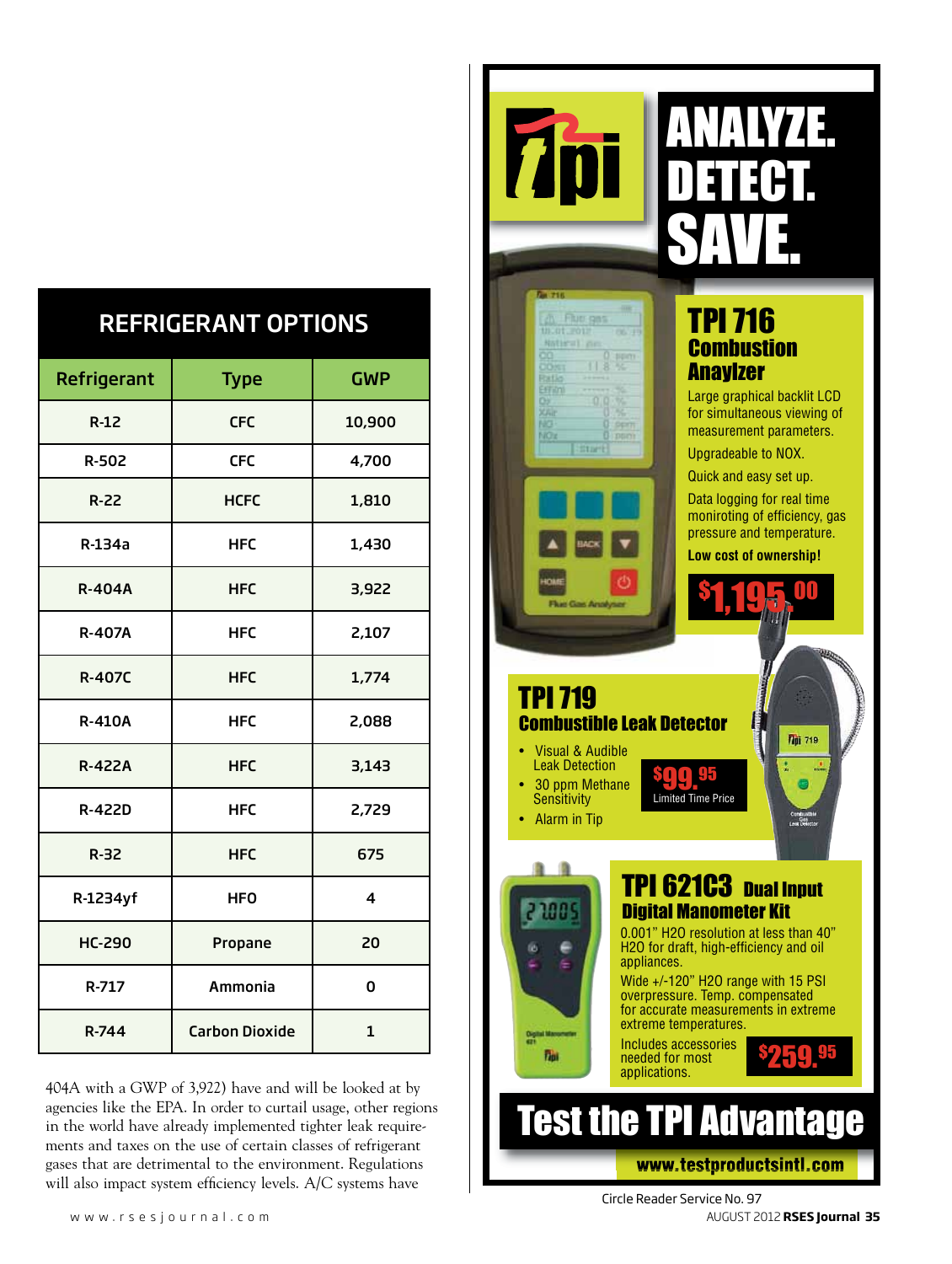## **Pefrigerant Ontions to Penlace HFCs—** *High level summary (AC & Ref)* **Refrigerant Options to Replace HFCs— High-level Summary (A/C & Refrigeration)**



.<br>Consider the green, yellow and red color scheme shown above like a stoplight. Some boxes are filled in for greater detail; green is positive, yellow is cautionary and orange/red are areas for concern.

been regulated for years with little energy requirements given for commercial refrigeration. Smaller systems (such as ice machines) have Energy Star ratings, but bigger rack systems found in grocery stores have not been su en for commercial refrigeration. Smaller systems (such as ice machines) have Energy Star ratings, but bigger rack systems found in grocery stores have not been subject to energy standards. Regulations such as California's Title 24 will change that over time.

Also, there is a significant movement for retailers to become green and to develop sustainability measures. The role of refrigeration is very prominent in terms of energy consumption and emissions that could potentially escape to the atmosphere, two very important sustainability measures. Today, retailing organizations may have a vice president of sustainability, a role that would not have existed 10–15 years ago. Companies release sustainability reports and join voluntary groups, such as the EPA's Greenchill Partnership. This type of visibility leads to an increased interest in measuring results. The measuring of results leads to new programs to achieve desired outcomes.

### Changes that are happening

To address the concerns outlined above, the refrigeration industry has many options at hand. Parallel rack systems have been the standard for years, but recently the industry has seen a trend with more distributed and secondary-loop sys-

**Parallel rack systems have been the standard for years, but recently the industry has seen a trend with more distributed and secondary-loop system installs.**

tem installs. Secondary systems use a secondary fluid (such as  $CO<sub>2</sub>$  or glycol) that is pumped to the cases and back to the machine room or rooftop. This allows for significantly less refrigerant charge, reducing the leak-rate potential of the system. Distributed systems locate the refrigeration system closer to the cases. Instead of having two to three racks in a machine room, five to six smaller refrigeration systems may be located around the store. Like secondary systems, the distributed architecture also enables less refrigerant charge with the